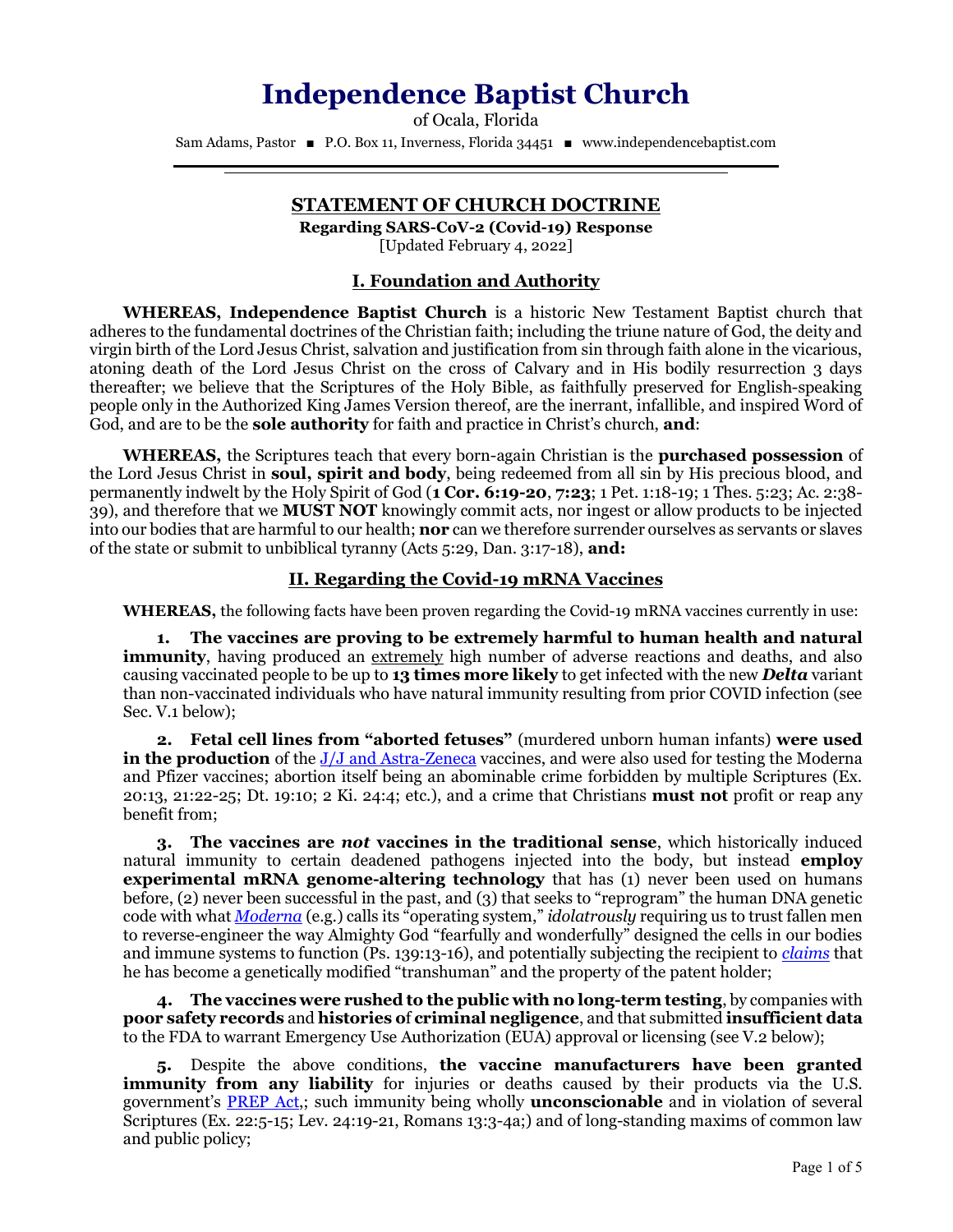6. The vaccines have proven to be much less effective than originally claimed, with 60% of those over age 50 who die from Covid having been "double-vaxxed" (see V.3 below) – while the illness is easily treatable in its early stages (see V.1.d below), and the survival rate of those infected with Covid-19 prior to vaccine release (EUA approval by the FDA) was around [99.74%;](https://www.nbc26.com/news/coronavirus/cdc-estimates-covid-19-fatality-rate-including-asymptomatic-cases) so the vaccines are also wholly unnecessary;

WE THEREFORE believe and hold, as the doctrinal position of this Church, that Christians should NOT submit to either governmental decree or societal pressure to receive any of the various Covid-19 vaccines presently available, under any circumstance or for any reason.

#### III. Regarding the Wearing of Face Masks

WHEREAS, multiple scientific tests have been conducted and reports issued that have shown that (1) the Covid-19 virus does not transmit from non-symptomatic people,  $(2)$  that the wearing of facemasks is wholly **ineffective** in preventing the inhalation of air-borne viruses, and is only partially effective in preventing **infected** individuals from spreading a virus by exhaling, coughing or sneezing; and (3) that the wearing of face masks for extended periods of time is harmful to human mental and physical heath, posing several medical dangers including: (a) collecting and colonizing viruses, bacteria and mold thereby increasing the risk of contracting respiratory infection; (b) inhibiting air flow into and out of the lungs, thereby lowering oxygen levels and raising CO2 levels in the blood, affecting heart and brain function, causing dizziness, drowsiness, headache, confusion, loss of consciousness, etc., (d) lower blood oxygen level also makes the SARS-CoV-2 virus more dangerous and Covid infection more severe by allowing increased cellular invasion by the virus; etc. (see Sec. V.6);

WE THEREFORE believe and hold that except for those for whom there is probable cause to suspect are currently infected with contagious Covid-19 or other flu virus, we have every right to **resist** or refuse the compelled wearing of facemasks in any public setting or location if we so choose, and further, we should NOT agree to wear facemasks for extended periods of time at work.

#### IV. Regarding the Satanic Agenda of the Covid-19 "Pandemic"

WHEREAS, as documented below, reported Covid-19 case numbers have been grossly exaggerated by a **faulty PCR test** (see V.4) that was intentionally calibrated to produce false positive results, while those who did become ill early on were instructed to stay home without treatment until they required hospitalization, increasing the number of fatalities (see  $V(5)$ , and while at the same time the **truth** regarding safe and effective alternative remedies to the alleged virus has been stifled and silenced by the United States government and its controlled MSM outlets, which instead broadcasts a constant barrage of lies and contradictory information regarding the pandemic and the effectiveness of the vaccines, **all of** which indicates an apparent ulterior motive and dark Satanic agenda behind the entire official Covid-19 narrative and global vaccination program;

WE THEREFORE believe and hold that any mandatory requirement enacted by the United States government or any State or instrumentality or corporation thereof, requiring the general population to be injected with any of the mRNA Covid-19 vaccines, such mandate being either a condition of employment or to freely travel, buy goods and services, or function and trade in commerce, is, if not a direct fulfillment and implementation of the prophesied "mark of the beast" (Rev. 13:16-17, 14:9-11), is at the very minimum a precursor and catalyst thereto, in effect accomplishing the same ultimate purpose of branding and enslaving those so vaccinated as the property of the State with no control over the chemicals or medical devices injected into their bodies; to which Christians CANNOT submit under any circumstance or for whatever reason.

## V. Facts and Sources in Support

1. The vaccines are proving to be harmful to human health, having produced an extremely high number of adverse reactions and deaths. Data provided by the Federal government's own Centers for Disease Control ("CDC") and its Vaccine Adverse Event Reporting System combined with the testimony of multiple honest doctors and pharmaceutical research professionals have proven this:

a. The Federal government's Vaccine Adverse Event Reporting System (["VAERS](https://vaers.hhs.gov/)") as co-managed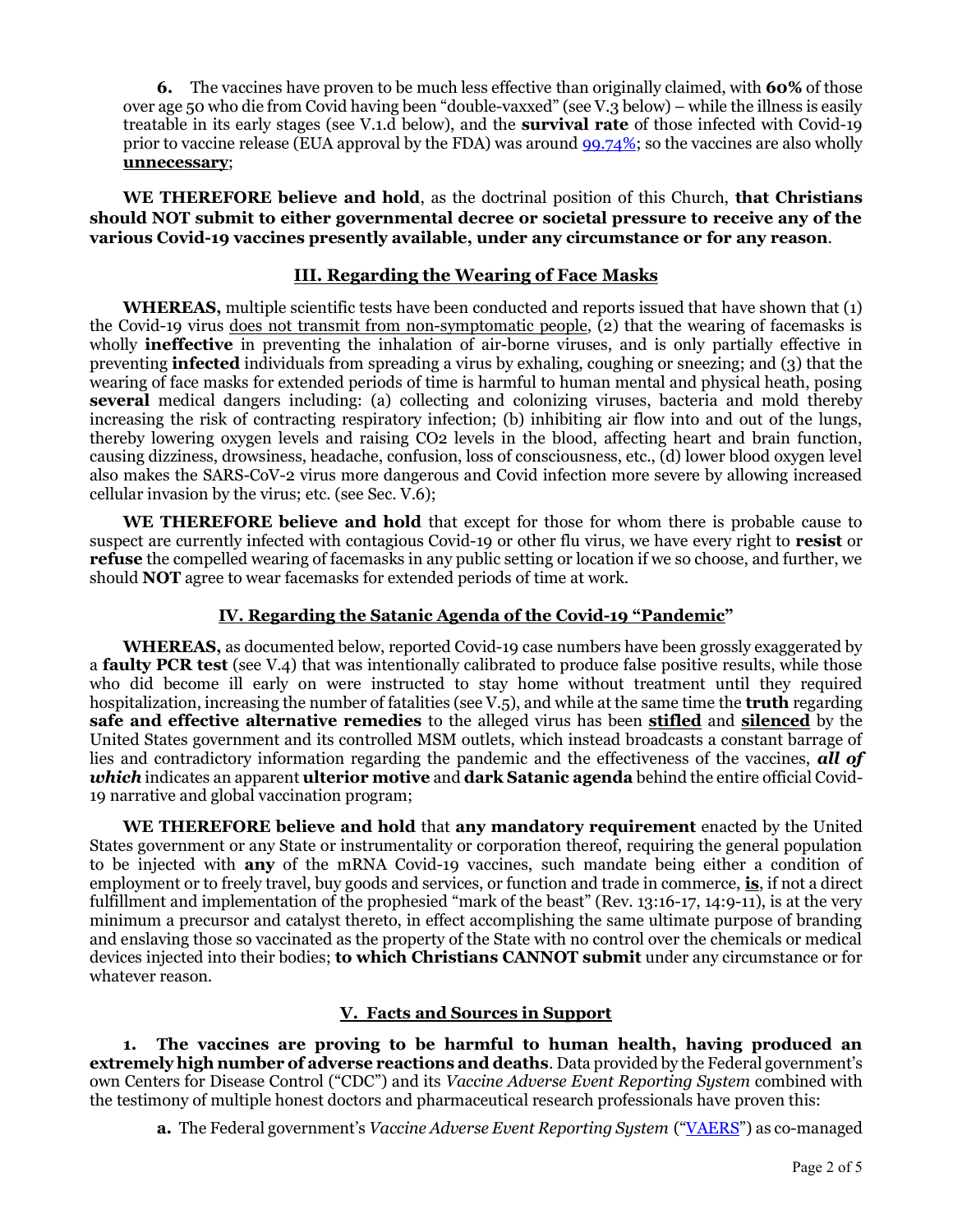by the CDC and the U.S. Dep. of Health & Human Services (HHS), monitors adverse reactions to vaccines and drugs approved by the FDA. As of its January 21, 2022 report, there have been 1,071,856 reports of adverse reactions to Covid-19 vaccines, 60% of which were designated as serious, including 22,607 deaths (over *four times* the total number of all vaccine deaths reported to VAERS over the last 22 years); 121,276 hospitalizations and 40,069 cases of permanent disability, 8,590 reports of anaphylaxis, 13,348 of Bell's Palsy, 3,786 miscarriages, 11,502 heart attacks, and 29,716 [myocarditis/pericarditis adverse reaction cases attributed to the vaccine](https://www.medalerts.org/vaersdb/findfield.php?TABLE=ON&GROUP1=CAT&EVENTS=ON&VAX=COVID19). See: VAERS data – most recent and https://openvaers.com/covid-data However, according to a [Harvard study](https://www.icandecide.org/wp-content/uploads/2020/12/Lazarus-report.pdf) submitted to the HHS, "fewer than 1% of vaccine adverse events are reported" to VAERS, so the actual numbers of adverse vaccine reactions and deaths are no doubt **much higher** than is being reported.

**b.** Dr. Robert Malone, the inventor of mRNA technology and called by some the "single most" qualified" expert on mRNA vaccines, has been featured in interviews on FOX News with Tucker Carlsson and others, emphasizing his position that the mRNA vaccines are actually making the Covid-19 virus more dangerous, causing a major health complication known as Antibody Dependent Enhancement (ADE), "a phenomenon in which binding of a virus to suboptimal antibodies enhances its entry into host cells, followed by its replication." Dr. Malone stated that, "ADE causes the Covid virus to become more infectious than would happen in the absence of the vaccination and it would cause the virus to replicate at higher levels than in the absence of the infection. This is the vaccinologist's worst nightmare." See:

https://news.yahoo.com/single-most-qualified-mrna-expert-173600060.html

https://freedomfirstnetwork.com/2021/08/mrna-tech-inventor-dr-robert-malone-easierfor-delta-to-kill-vaccinated-than-jab-free-people

https://www.extremelyamerican.com/post/dr-robert-malone-on-bannon-war-roomvaccine-induced-ade-is-the-vaccinologist-s-worst-nightmare

https://www.lifesitenews.com/news/inventor-of-mrna-technology-removed-fromwikipedia-after-he-warned-against-taking-covid-jabs/

c. The vaccines have been shown to cause several neuro-degenerative diseases. Independent research conducted by immunologist and former NIH scientist Dr. J. Bart Claussen MD of Claussen Immunotherapies Inc., published on February 8, 2021 in the peer-reviewed journal Microbiology & Infectious Diseases, Vol.5 Is.1, analyzed data on COVID vaccine adverse events reported to the UK's Yellow Card system and found thousands of reports of multiple symptoms that are "clear signals" of neurodegenerative prion disease caused by the vaccine, including Guillain-Barré syndrome, Parkinson's, ALS, front temporal lobar degeneration, and Alzheimer's. Classen's findings were corroborated by other researchers referenced in the report: https://scivisionpub.com/pdfs/covid19 rna-based-vaccines-and-the-risk-of-prion-disease-1503.pdf

d. Dr. Peter A. McCullough, M.D., former Vice Chief of Internal Medicine at Baylor University Medical Center in Dallas, current professor at Texas Christian University and University of North Texas School of Medicine, and editor-in-chief of the medical journals Reviews in Cardiovascular Medicine and Cardiorenal Medicine, is an internist, cardiologist, and epidemiologist with ABIM certification in internal medicine and cardiovascular diseases. Since the outset of the pandemic, Dr. McCullough has been by far the most published medical doctor in the medical response to the COVID-19 disaster, has authored 46 peer-reviewed publications on the SARS CoV-2  $(a/k/a)$  Covid-19) infection and has commented extensively on the medical response to the COVID-19 crisis in The Hill and on FOX NEWS Channel, also testifying in the US Senate Committee on Homeland Security and in the Texas Senate Committee on Health and Human Services, Colorado General Assembly, and New Hampshire Senate concerning many aspects of the pandemic response:

https://en.wikipedia.org/wiki/Peter\_A.\_McCullough , https://www.heartplace.com/dr-peter-amccullough

Dr. McCullough has gone on public record via multiple alternative media outlets to proclaim that while at first, he was an advocate of the mRNA vaccines, after witnessing high numbers of injuries and deaths from the vaccines he now says of the vaccines, "this is far and away the most lethal, toxic, biologic agent to ever be injected into a human body in American history." https://vimeo.com/553518199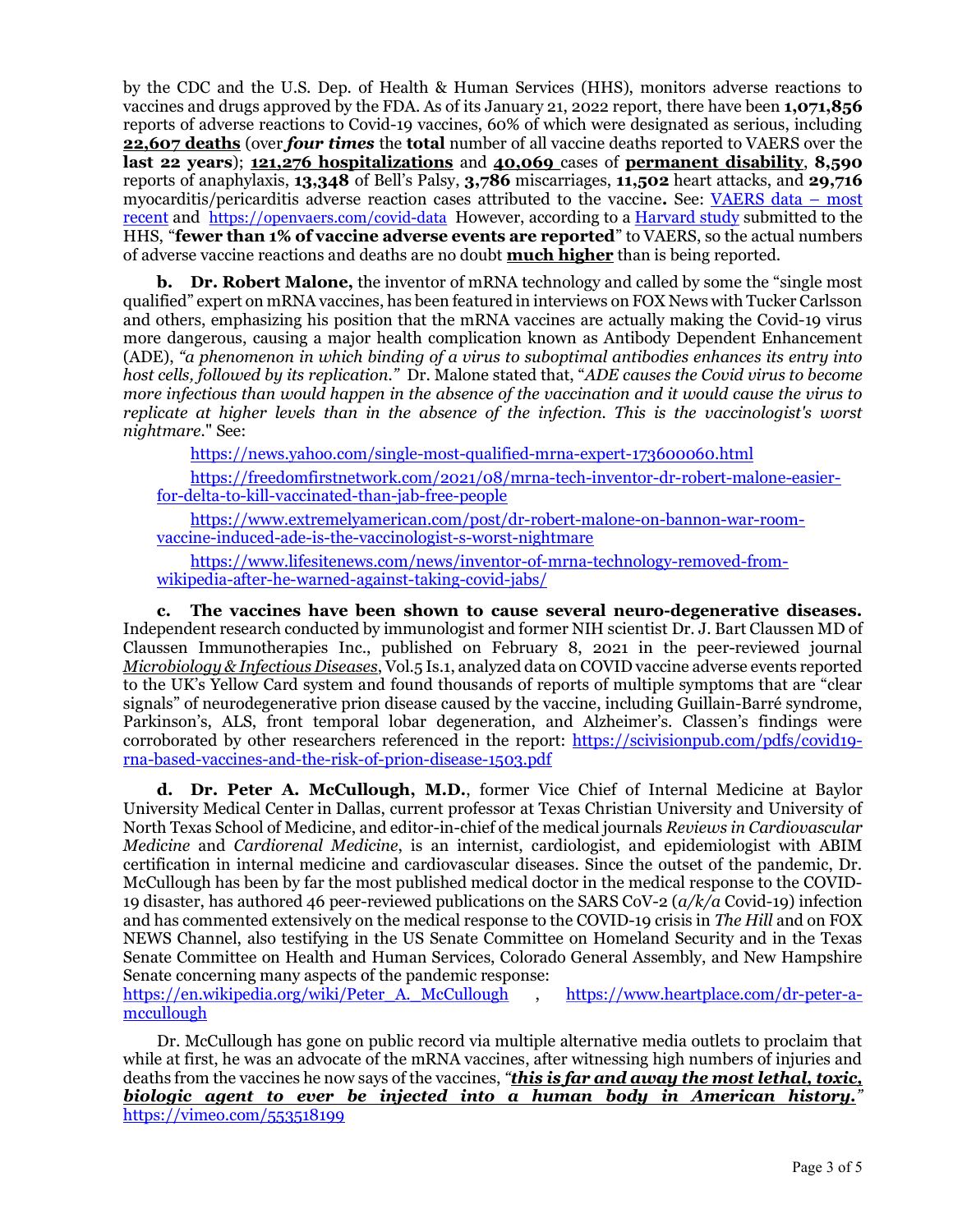In a June 11, 2021 webinar/interview with German attorney Reiner Fuellmich, Dr. McCullough stated his belief that, "…we're under the application of a form of bio-terrorism that's world-wide, that appears to have been many years in the planning . . . The first wave of the bioterrorism is a respiratory virus that spread across the world, and affected relatively few people, but generated great fear . . . it was really all about keeping the population in fear and in isolation and preparing them to accept the vaccine, which appears to be phase two of a bioterrorism operation . . . Both the respiratory virus and the vaccine delivered to the human body the spike protein, the gain of function target of this bioterrorism research." McCullough said  $85\%$  of the more than 600,000 U.S. deaths could have been prevented with early treatment but instead people were told to stay home and not return to the hospital unless their symptoms got worse. By then it was too late for many.

https://www.algora.com/Algora\_blog/2021/06/27/dr-peter-mccullough-whistleblowers-insidecdc-claim-injections-have-already-killed-50000-americans

Dr. McCullough also stated in that same interview that a whistle-blower inside the CDC has reported that the actual number of deaths from the vaccines as of July, 2021, were at least 4 times the number reported through VAERS – around 50,000 deaths. This fact has also been alleged and supported in a lawsuit filed by the "Front Line Doctors group in the US District Court for Northern Alabama against the FDA to reverse its Emergency Use Authorization for these vaccines: https://renzlaw.com/45k-whistleblower-suit .

In a video interview with Dr. Al Johnson on August 20, 2021 McCullough discussed various effective methods of early treatment and again stated that "even the World Health Organization, as of June 25 [2021] says, 'no more asymptomatic testing' – there used to be people doing nasal swabs in government buildings and schools, that's gone; in fact none of these tests are FDA cleared to be used for asymptomatic testing because it doesn't spread asymptomatically..." <sup>5</sup> He also confirmed that <u>the</u> vaccines are not at all effective against the "delta variant" of SARS-CoV2, and that in heavily vaccinated countries more than 75% of those hospitalized, and in Israel, Singapore & Iceland over 65% of those hospitalized, have been fully vaccinated. https://www.youtube.com/watch?v=xWBC-JX6lsg ; https://www.lifesitenews.com/news/dr-peter-mcculloughs-5-most-important-truths-about-covid-19/

e. Moderna's mRNA vaccine has been proven to change red blood cells from round to tubular, causing the rampant blood clot phenomena, inflamed heart epidemic and neuromuscular degenerative conditions following vaccination. https://www.newstarget.com/2021-07-27-medicalbombshell-blood-doctor-releases-findings-showing-modernas-mrna-covid-vaccines-change-redblood-cells.html ;

f. Recent studies show that vaccinated people are up to 13 times more likely to get infected with the new **Delta variant** than non-vaccinated individuals who have **natural immunity** resulting from prior COVID infection – see:

https://www.medrxiv.org/content/10.1101/2021.08.24.21262415v1.full.pdf and:

https://www.scivisionpub.com/pdfs/us-covid19-vaccines-proven-to-cause-more-harm-thangood-based-on-pivotal-clinical-trial-data-analyzed-using-the-proper-scientific--1811.pdf ;

g. Research published Aug. 25, 2021 by Dr. Bart Claussen MD (see 1.c above) in the peer-reviewed journal "Trends in Internal Medicine," proved that US COVID-19 vaccines cause more harm than good based on pivotal clinical trial data analyzed using the proper scientific endpoint, and that "all cause severe morbidity."

2. The vaccines were rushed to the public with no long-term testing, by companies with poor safety records and histories of criminal negligence, and that submitted insufficient data to the FDA to warrant Emergency Use Authorization (EUA) approval or licensing. Moderna has been trying for years to "modernize RNA" (thus the company name), but never brought ANY successful product to market. The other three manufacturers, Johnson & Johnson ("J&J"), Pfizer, and Astra Zeneca, have all paid out \$billions of dollars in lawsuit settlements and criminal fines for repeated criminal offenses and felonies including bribery of public officials, product safety violations, price gouging, advertising and marketing fraud, environmental violations and dumping of toxic waste, human rights and labor violations, and ripping off employees' pension funds. For example see: Pfizer Corporate Rap Sheet and J&J Rap Sheet, along with Reason No's. 4 and 5 from this article: https://www.deconstructingconventional.com/post/18-reason-iwon-t-be-getting-a-covid-vaccine